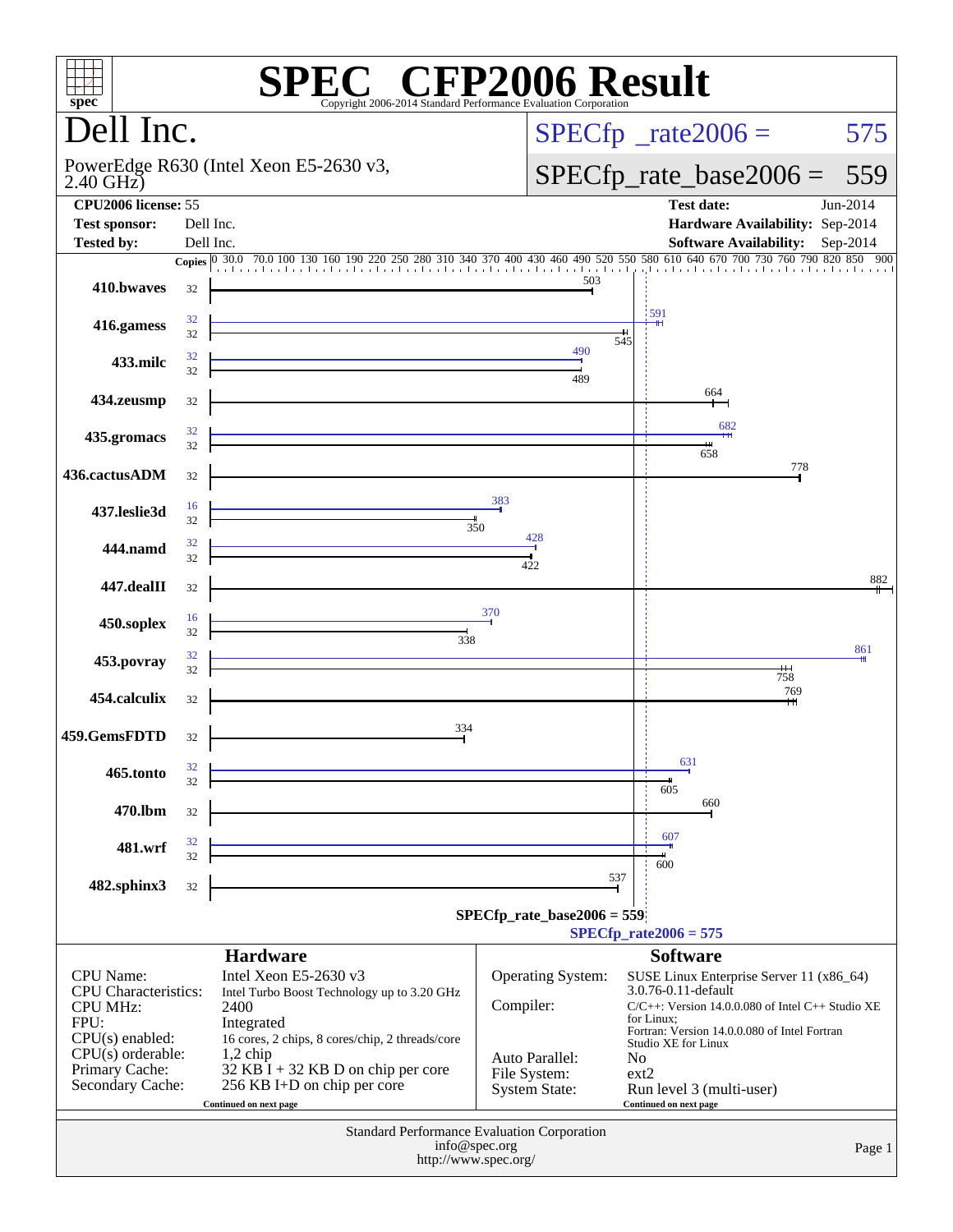

# Dell Inc.

2.40 GHz) PowerEdge R630 (Intel Xeon E5-2630 v3,

### $SPECTp_rate2006 = 575$

## [SPECfp\\_rate\\_base2006 =](http://www.spec.org/auto/cpu2006/Docs/result-fields.html#SPECfpratebase2006) 559

| <b>CPU2006 license: 55</b>                                                 |                                                                                                                                                   |                                                            | <b>Test date:</b><br>$Jun-2014$             |
|----------------------------------------------------------------------------|---------------------------------------------------------------------------------------------------------------------------------------------------|------------------------------------------------------------|---------------------------------------------|
| <b>Test sponsor:</b>                                                       | Dell Inc.                                                                                                                                         |                                                            | Hardware Availability: Sep-2014             |
| <b>Tested by:</b>                                                          | Dell Inc.                                                                                                                                         |                                                            | <b>Software Availability:</b><br>$Sep-2014$ |
| L3 Cache:<br>Other Cache:<br>Memory:<br>Disk Subsystem:<br>Other Hardware: | $20 \text{ MB}$ I+D on chip per chip<br>None<br>256 GB (16 x 16 GB 2Rx4 PC4-2133P-R, running at<br>1866 MHz)<br>1 x 1000 GB 7200 RPM SATA<br>None | <b>Base Pointers:</b><br>Peak Pointers:<br>Other Software: | $32/64$ -bit<br>$32/64$ -bit<br>None        |

|                  |               |                            |                  |                |                                            | <b>Results Table</b> |       |               |                                                         |              |                |              |                |              |
|------------------|---------------|----------------------------|------------------|----------------|--------------------------------------------|----------------------|-------|---------------|---------------------------------------------------------|--------------|----------------|--------------|----------------|--------------|
|                  |               | <b>Base</b><br><b>Peak</b> |                  |                |                                            |                      |       |               |                                                         |              |                |              |                |              |
| <b>Benchmark</b> | <b>Copies</b> | <b>Seconds</b>             | Ratio            | <b>Seconds</b> | Ratio                                      | <b>Seconds</b>       | Ratio | <b>Copies</b> | <b>Seconds</b>                                          | <b>Ratio</b> | <b>Seconds</b> | <b>Ratio</b> | <b>Seconds</b> | <b>Ratio</b> |
| 410.bwayes       | 32            | 863                        | 504              | 864            | 503                                        | 864                  | 503   | 32            | 863                                                     | 504          | 864            | 503          | 864            | 503          |
| $416$ .gamess    | 32            | 1150                       | 545              | 1140           | 550                                        | 1152                 | 544   | 32            | 1052                                                    | 596          | 1064           | 589          | 1061           | <u>591</u>   |
| $433$ .milc      | 32            | 600                        | 489              | 601            | 489                                        | 601                  | 489   | 32            | 600                                                     | 490          | 600            | 490          | 600            | 489          |
| $434$ . zeusmp   | 32            | 426                        | 683              | 439            | 663                                        | <u>439</u>           | 664   | 32            | 426                                                     | 683          | 439            | 663          | 439            | 664          |
| 435.gromacs      | 32            | 346                        | 661              | 349            | 654                                        | 347                  | 658   | 32            | 332                                                     | 687          | 335            | 682          | 338            | 676          |
| 436.cactusADM    | 32            | 493                        | 776              | 492            | 778                                        | 491                  | 778   | 32            | 493                                                     | 776          | 492            | 778          | 491            | 778          |
| 437.leslie3d     | 32            | 859                        | 350              | 858            | 351                                        | 865                  | 348   | 16            | 394                                                     | 382          | 393            | 383          | 392            | 383          |
| 444.namd         | 32            | 608                        | 422              | 606            | 424                                        | 608                  | 422   | 32            | 600                                                     | 428          | 600            | 428          | 598            | 429          |
| 447.dealII       | 32            | 407                        | 899              | 415            | 882                                        | 416                  | 879   | 32            | 407                                                     | 899          | 415            | 882          | 416            | 879          |
| 450.soplex       | 32            | 788                        | 339              | 789            | 338                                        | 789                  | 338   | 16            | 361                                                     | 370          | 360            | 370          | 361            | <b>370</b>   |
| $453$ .povray    | 32            | 226                        | 754              | 222            | 766                                        | 224                  | 758   | 32            | 198                                                     | 859          | 198            | 861          | 197            | 864          |
| $454$ calculix   | 32            | 342                        | 772              | 343            | 769                                        | 346                  | 762   | 32            | 342                                                     | 772          | 343            | 769          | 346            | 762          |
| 459.GemsFDTD     | 32            | 1015                       | 335              | 1015           | 334                                        | 1015                 | 334   | 32            | 1015                                                    | 335          | 1015           | 334          | 1015           | 334          |
| 465.tonto        | 32            | 520                        | 605              | 518            | 608                                        | 521                  | 605   | 32            | 499                                                     | 631          | 499            | 631          | 498            | 632          |
| 470.1bm          | 32            | 666                        | 660              | 665            | 661                                        | 666                  | 660   | 32            | 666                                                     | 660          | 665            | 661          | 666            | 660          |
| 481.wrf          | 32            | 596                        | 600              | 596            | 600                                        | 600                  | 596   | 32            | 587                                                     | 609          | 590            | 606          | 589            | 607          |
| 482.sphinx3      | 32            | 1161                       | 537              | 1163           | 536                                        | 1159                 | 538   | 32            | 1161                                                    | 537          | 1163           | 536          | 1159           | 538          |
|                  | $D = 14$      | 1.111                      | المصالحات<br>- - |                | المحصب المستحدث وتحامله المنافسة والمناقبة |                      |       |               | That do considerations of the contract and continued as |              | $\pm 1.1$      | -----------  |                |              |

Results appear in the [order in which they were run.](http://www.spec.org/auto/cpu2006/Docs/result-fields.html#RunOrder) Bold underlined text [indicates a median measurement.](http://www.spec.org/auto/cpu2006/Docs/result-fields.html#Median)

### **[Submit Notes](http://www.spec.org/auto/cpu2006/Docs/result-fields.html#SubmitNotes)**

 The numactl mechanism was used to bind copies to processors. The config file option 'submit' was used to generate numactl commands to bind each copy to a specific processor. For details, please see the config file.

### **[Operating System Notes](http://www.spec.org/auto/cpu2006/Docs/result-fields.html#OperatingSystemNotes)**

Stack size set to unlimited using "ulimit -s unlimited"

### **[Platform Notes](http://www.spec.org/auto/cpu2006/Docs/result-fields.html#PlatformNotes)**

 BIOS settings: Snoop Mode set to Early Snoop Shoop mode see to 1941, and isabled<br>Virtualization Technology disabled Continued on next page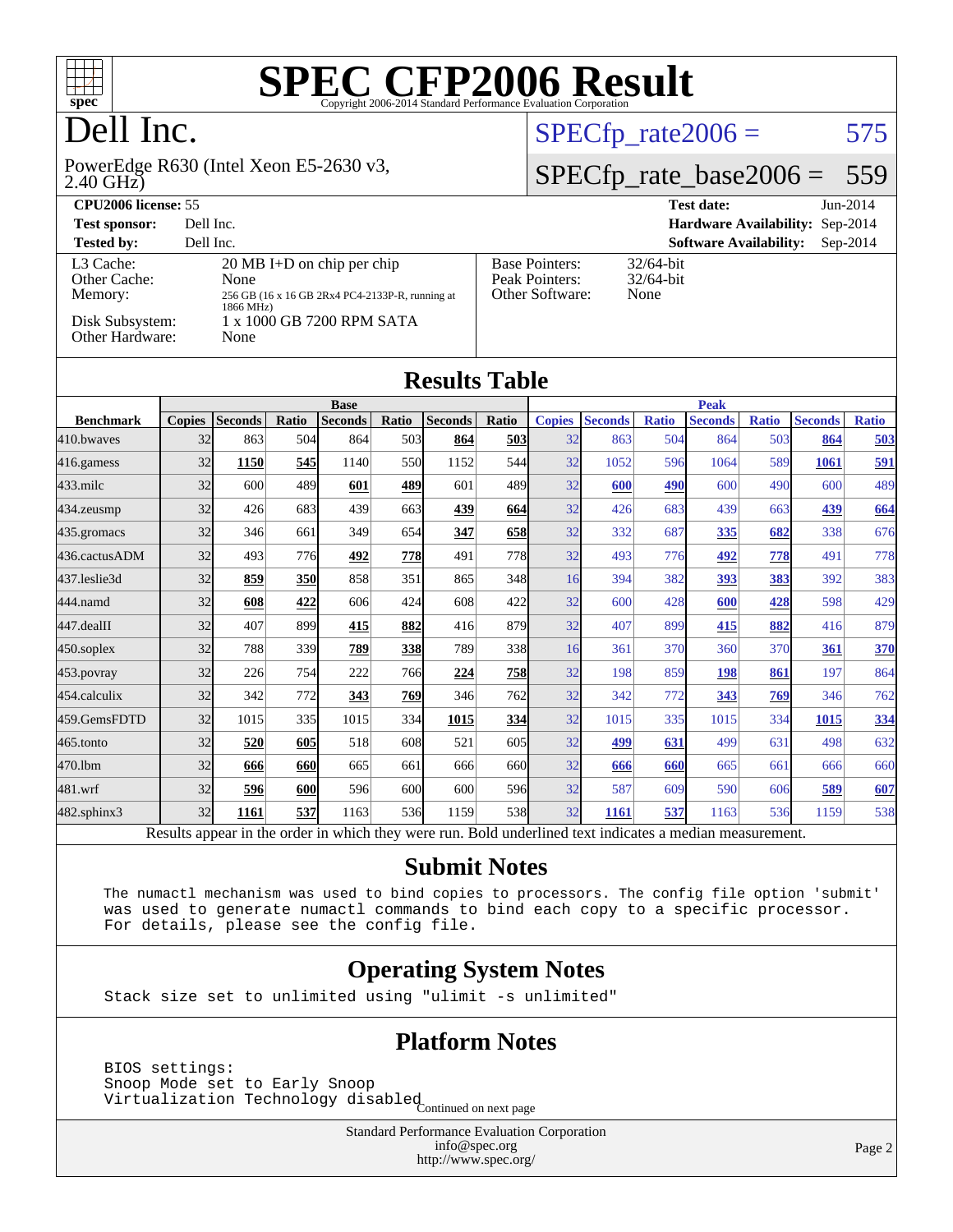

# Dell Inc.

2.40 GHz) PowerEdge R630 (Intel Xeon E5-2630 v3,  $SPECTp_rate2006 = 575$ 

[SPECfp\\_rate\\_base2006 =](http://www.spec.org/auto/cpu2006/Docs/result-fields.html#SPECfpratebase2006) 559

**[CPU2006 license:](http://www.spec.org/auto/cpu2006/Docs/result-fields.html#CPU2006license)** 55 **[Test date:](http://www.spec.org/auto/cpu2006/Docs/result-fields.html#Testdate)** Jun-2014 **[Test sponsor:](http://www.spec.org/auto/cpu2006/Docs/result-fields.html#Testsponsor)** Dell Inc. **[Hardware Availability:](http://www.spec.org/auto/cpu2006/Docs/result-fields.html#HardwareAvailability)** Sep-2014 **[Tested by:](http://www.spec.org/auto/cpu2006/Docs/result-fields.html#Testedby)** Dell Inc. **[Software Availability:](http://www.spec.org/auto/cpu2006/Docs/result-fields.html#SoftwareAvailability)** Sep-2014

#### **[Platform Notes \(Continued\)](http://www.spec.org/auto/cpu2006/Docs/result-fields.html#PlatformNotes)**

Standard Performance Evaluation Corporation [info@spec.org](mailto:info@spec.org) Execute Disable disabled System Profile set to Performance Sysinfo program /root/cpu2006-1.2/config/sysinfo.rev6818 \$Rev: 6818 \$ \$Date:: 2012-07-17 #\$ e86d102572650a6e4d596a3cee98f191 running on linux Mon Jun 30 23:23:46 2014 This section contains SUT (System Under Test) info as seen by some common utilities. To remove or add to this section, see: <http://www.spec.org/cpu2006/Docs/config.html#sysinfo> From /proc/cpuinfo model name : Intel $(R)$  Xeon $(R)$  CPU E5-2630 v3 @ 2.40GHz 2 "physical id"s (chips) 32 "processors" cores, siblings (Caution: counting these is hw and system dependent. The following excerpts from /proc/cpuinfo might not be reliable. Use with caution.) cpu cores : 8 siblings : 16 physical 0: cores 0 1 2 3 4 5 6 7 physical 1: cores 0 1 2 3 4 5 6 7 cache size : 20480 KB From /proc/meminfo MemTotal: 264441016 kB HugePages\_Total: 0 Hugepagesize: 2048 kB /usr/bin/lsb\_release -d SUSE Linux Enterprise Server 11 (x86\_64) From /etc/\*release\* /etc/\*version\* SuSE-release: SUSE Linux Enterprise Server 11 (x86\_64) VERSION = 11 PATCHLEVEL = 3 uname -a: Linux linux 3.0.76-0.11-default #1 SMP Fri Jun 14 08:21:43 UTC 2013 (ccab990) x86\_64 x86\_64 x86\_64 GNU/Linux run-level 3 Jun 30 11:48 last=S SPEC is set to: /root/cpu2006-1.2 Filesystem Type Size Used Avail Use% Mounted on /dev/sda2 ext2 726G 10G 715G 2% / Additional information from dmidecode: BIOS Dell Inc. 0.3.25 06/19/2014 Memory: 16x 002C00B3002C 36ASF2G72PZ-2G1A1 16 GB 1866 MHz 8x Not Specified Not Specified Continued on next page

<http://www.spec.org/>

Page 3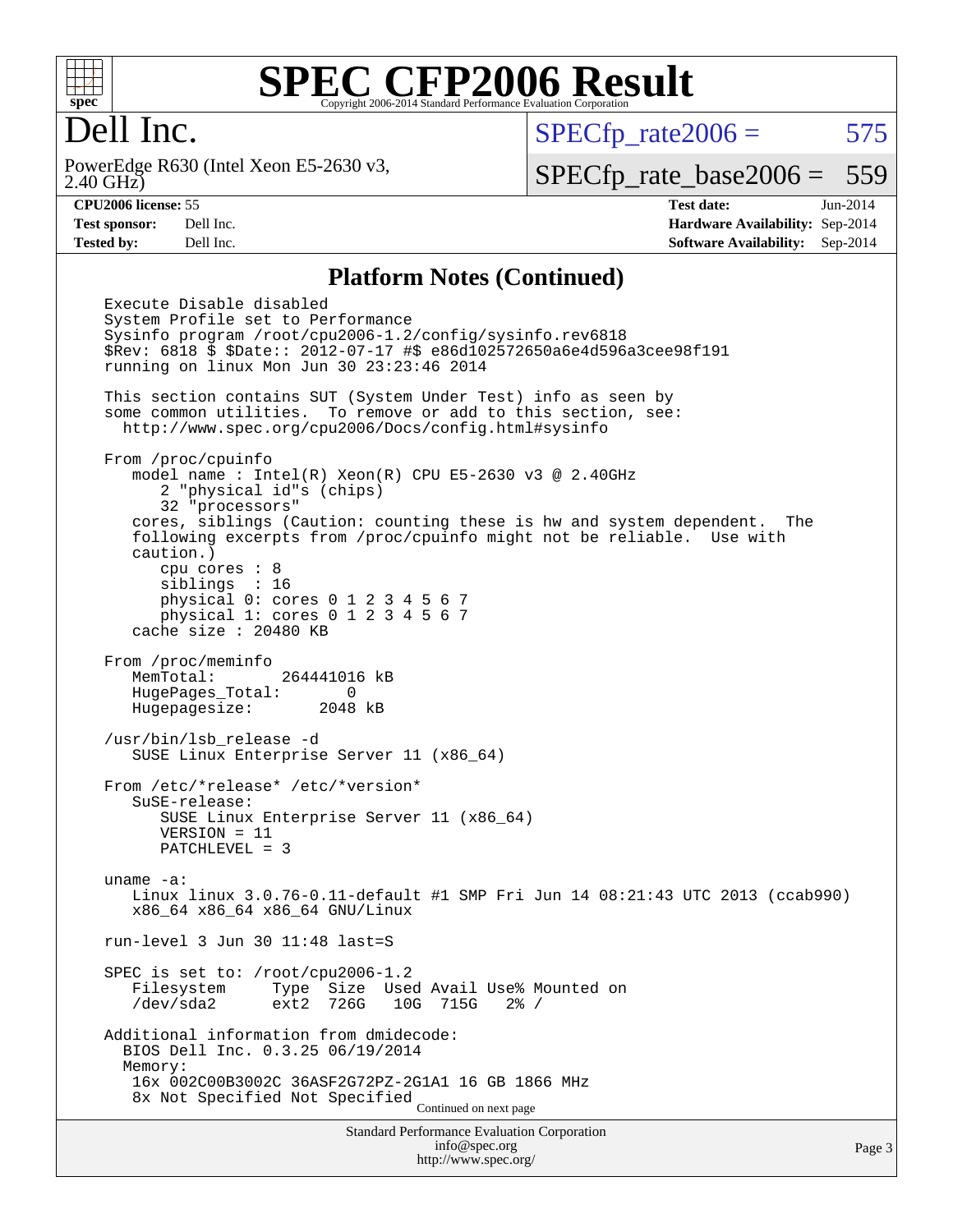

# Dell Inc.

2.40 GHz) PowerEdge R630 (Intel Xeon E5-2630 v3,

 $SPECTp\_rate2006 = 575$ 

[SPECfp\\_rate\\_base2006 =](http://www.spec.org/auto/cpu2006/Docs/result-fields.html#SPECfpratebase2006) 559

**[CPU2006 license:](http://www.spec.org/auto/cpu2006/Docs/result-fields.html#CPU2006license)** 55 **[Test date:](http://www.spec.org/auto/cpu2006/Docs/result-fields.html#Testdate)** Jun-2014 **[Test sponsor:](http://www.spec.org/auto/cpu2006/Docs/result-fields.html#Testsponsor)** Dell Inc. **[Hardware Availability:](http://www.spec.org/auto/cpu2006/Docs/result-fields.html#HardwareAvailability)** Sep-2014 **[Tested by:](http://www.spec.org/auto/cpu2006/Docs/result-fields.html#Testedby)** Dell Inc. **[Software Availability:](http://www.spec.org/auto/cpu2006/Docs/result-fields.html#SoftwareAvailability)** Sep-2014

### **[Platform Notes \(Continued\)](http://www.spec.org/auto/cpu2006/Docs/result-fields.html#PlatformNotes)**

(End of data from sysinfo program)

#### **[General Notes](http://www.spec.org/auto/cpu2006/Docs/result-fields.html#GeneralNotes)**

Environment variables set by runspec before the start of the run: LD\_LIBRARY\_PATH = "/root/cpu2006-1.2/libs/32:/root/cpu2006-1.2/libs/64:/root/cpu2006-1.2/sh"

 Binaries compiled on a system with 1x Core i7-860 CPU + 8GB memory using RedHat EL 6.4 Transparent Huge Pages enabled with: echo always > /sys/kernel/mm/transparent\_hugepage/enabled Filesystem page cache cleared with: echo 1> /proc/sys/vm/drop\_caches runspec command invoked through numactl i.e.: numactl --interleave=all runspec <etc>

### **[Base Compiler Invocation](http://www.spec.org/auto/cpu2006/Docs/result-fields.html#BaseCompilerInvocation)**

 $C$  benchmarks:<br>icc  $-m64$ 

[C++ benchmarks:](http://www.spec.org/auto/cpu2006/Docs/result-fields.html#CXXbenchmarks) [icpc -m64](http://www.spec.org/cpu2006/results/res2014q3/cpu2006-20140909-31295.flags.html#user_CXXbase_intel_icpc_64bit_bedb90c1146cab66620883ef4f41a67e)

[Fortran benchmarks](http://www.spec.org/auto/cpu2006/Docs/result-fields.html#Fortranbenchmarks): [ifort -m64](http://www.spec.org/cpu2006/results/res2014q3/cpu2006-20140909-31295.flags.html#user_FCbase_intel_ifort_64bit_ee9d0fb25645d0210d97eb0527dcc06e)

[Benchmarks using both Fortran and C](http://www.spec.org/auto/cpu2006/Docs/result-fields.html#BenchmarksusingbothFortranandC): [icc -m64](http://www.spec.org/cpu2006/results/res2014q3/cpu2006-20140909-31295.flags.html#user_CC_FCbase_intel_icc_64bit_0b7121f5ab7cfabee23d88897260401c) [ifort -m64](http://www.spec.org/cpu2006/results/res2014q3/cpu2006-20140909-31295.flags.html#user_CC_FCbase_intel_ifort_64bit_ee9d0fb25645d0210d97eb0527dcc06e)

### **[Base Portability Flags](http://www.spec.org/auto/cpu2006/Docs/result-fields.html#BasePortabilityFlags)**

| 410.bwaves: -DSPEC CPU LP64                |  |
|--------------------------------------------|--|
| 416.gamess: - DSPEC_CPU_LP64               |  |
| 433.milc: -DSPEC CPU LP64                  |  |
| 434.zeusmp: -DSPEC_CPU_LP64                |  |
| 435.gromacs: -DSPEC_CPU_LP64 -nofor_main   |  |
| 436.cactusADM: -DSPEC CPU LP64 -nofor main |  |
| 437.leslie3d: -DSPEC CPU LP64              |  |
| 444.namd: - DSPEC CPU LP64                 |  |
| 447.dealII: -DSPEC_CPU LP64                |  |
| 450.soplex: -DSPEC_CPU_LP64                |  |
| 453.povray: -DSPEC_CPU_LP64                |  |
| 454.calculix: - DSPEC_CPU_LP64 -nofor_main |  |
| 459.GemsFDTD: - DSPEC_CPU_LP64             |  |
|                                            |  |

Continued on next page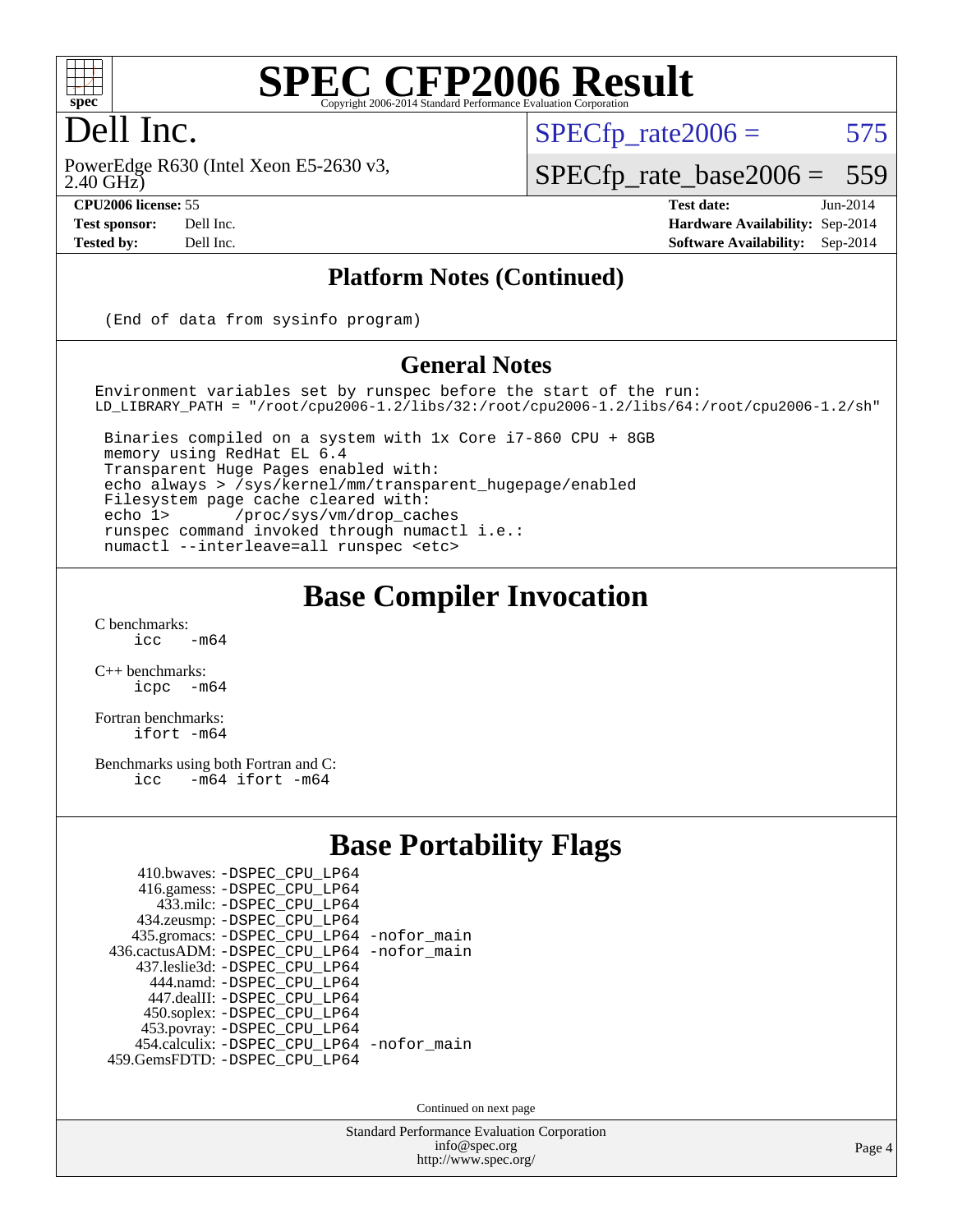

# Dell Inc.

 $SPECTp\_rate2006 = 575$ 

2.40 GHz) PowerEdge R630 (Intel Xeon E5-2630 v3, [SPECfp\\_rate\\_base2006 =](http://www.spec.org/auto/cpu2006/Docs/result-fields.html#SPECfpratebase2006) 559

**[CPU2006 license:](http://www.spec.org/auto/cpu2006/Docs/result-fields.html#CPU2006license)** 55 **[Test date:](http://www.spec.org/auto/cpu2006/Docs/result-fields.html#Testdate)** Jun-2014 **[Test sponsor:](http://www.spec.org/auto/cpu2006/Docs/result-fields.html#Testsponsor)** Dell Inc. **[Hardware Availability:](http://www.spec.org/auto/cpu2006/Docs/result-fields.html#HardwareAvailability)** Sep-2014 **[Tested by:](http://www.spec.org/auto/cpu2006/Docs/result-fields.html#Testedby)** Dell Inc. **[Software Availability:](http://www.spec.org/auto/cpu2006/Docs/result-fields.html#SoftwareAvailability)** Sep-2014

# **[Base Portability Flags \(Continued\)](http://www.spec.org/auto/cpu2006/Docs/result-fields.html#BasePortabilityFlags)**

 465.tonto: [-DSPEC\\_CPU\\_LP64](http://www.spec.org/cpu2006/results/res2014q3/cpu2006-20140909-31295.flags.html#suite_basePORTABILITY465_tonto_DSPEC_CPU_LP64) 470.lbm: [-DSPEC\\_CPU\\_LP64](http://www.spec.org/cpu2006/results/res2014q3/cpu2006-20140909-31295.flags.html#suite_basePORTABILITY470_lbm_DSPEC_CPU_LP64)

 481.wrf: [-DSPEC\\_CPU\\_LP64](http://www.spec.org/cpu2006/results/res2014q3/cpu2006-20140909-31295.flags.html#suite_basePORTABILITY481_wrf_DSPEC_CPU_LP64) [-DSPEC\\_CPU\\_CASE\\_FLAG](http://www.spec.org/cpu2006/results/res2014q3/cpu2006-20140909-31295.flags.html#b481.wrf_baseCPORTABILITY_DSPEC_CPU_CASE_FLAG) [-DSPEC\\_CPU\\_LINUX](http://www.spec.org/cpu2006/results/res2014q3/cpu2006-20140909-31295.flags.html#b481.wrf_baseCPORTABILITY_DSPEC_CPU_LINUX) 482.sphinx3: [-DSPEC\\_CPU\\_LP64](http://www.spec.org/cpu2006/results/res2014q3/cpu2006-20140909-31295.flags.html#suite_basePORTABILITY482_sphinx3_DSPEC_CPU_LP64)

## **[Base Optimization Flags](http://www.spec.org/auto/cpu2006/Docs/result-fields.html#BaseOptimizationFlags)**

[C benchmarks](http://www.spec.org/auto/cpu2006/Docs/result-fields.html#Cbenchmarks):

[-xCORE-AVX2](http://www.spec.org/cpu2006/results/res2014q3/cpu2006-20140909-31295.flags.html#user_CCbase_f-xAVX2_5f5fc0cbe2c9f62c816d3e45806c70d7) [-ipo](http://www.spec.org/cpu2006/results/res2014q3/cpu2006-20140909-31295.flags.html#user_CCbase_f-ipo) [-O3](http://www.spec.org/cpu2006/results/res2014q3/cpu2006-20140909-31295.flags.html#user_CCbase_f-O3) [-no-prec-div](http://www.spec.org/cpu2006/results/res2014q3/cpu2006-20140909-31295.flags.html#user_CCbase_f-no-prec-div) [-opt-prefetch](http://www.spec.org/cpu2006/results/res2014q3/cpu2006-20140909-31295.flags.html#user_CCbase_f-opt-prefetch) [-auto-p32](http://www.spec.org/cpu2006/results/res2014q3/cpu2006-20140909-31295.flags.html#user_CCbase_f-auto-p32) [-ansi-alias](http://www.spec.org/cpu2006/results/res2014q3/cpu2006-20140909-31295.flags.html#user_CCbase_f-ansi-alias) [-opt-mem-layout-trans=3](http://www.spec.org/cpu2006/results/res2014q3/cpu2006-20140909-31295.flags.html#user_CCbase_f-opt-mem-layout-trans_a7b82ad4bd7abf52556d4961a2ae94d5)

#### [C++ benchmarks:](http://www.spec.org/auto/cpu2006/Docs/result-fields.html#CXXbenchmarks)

[-xCORE-AVX2](http://www.spec.org/cpu2006/results/res2014q3/cpu2006-20140909-31295.flags.html#user_CXXbase_f-xAVX2_5f5fc0cbe2c9f62c816d3e45806c70d7) [-ipo](http://www.spec.org/cpu2006/results/res2014q3/cpu2006-20140909-31295.flags.html#user_CXXbase_f-ipo) [-O3](http://www.spec.org/cpu2006/results/res2014q3/cpu2006-20140909-31295.flags.html#user_CXXbase_f-O3) [-no-prec-div](http://www.spec.org/cpu2006/results/res2014q3/cpu2006-20140909-31295.flags.html#user_CXXbase_f-no-prec-div) [-opt-prefetch](http://www.spec.org/cpu2006/results/res2014q3/cpu2006-20140909-31295.flags.html#user_CXXbase_f-opt-prefetch) [-auto-p32](http://www.spec.org/cpu2006/results/res2014q3/cpu2006-20140909-31295.flags.html#user_CXXbase_f-auto-p32) [-ansi-alias](http://www.spec.org/cpu2006/results/res2014q3/cpu2006-20140909-31295.flags.html#user_CXXbase_f-ansi-alias) [-opt-mem-layout-trans=3](http://www.spec.org/cpu2006/results/res2014q3/cpu2006-20140909-31295.flags.html#user_CXXbase_f-opt-mem-layout-trans_a7b82ad4bd7abf52556d4961a2ae94d5)

[Fortran benchmarks](http://www.spec.org/auto/cpu2006/Docs/result-fields.html#Fortranbenchmarks):

[-xCORE-AVX2](http://www.spec.org/cpu2006/results/res2014q3/cpu2006-20140909-31295.flags.html#user_FCbase_f-xAVX2_5f5fc0cbe2c9f62c816d3e45806c70d7) [-ipo](http://www.spec.org/cpu2006/results/res2014q3/cpu2006-20140909-31295.flags.html#user_FCbase_f-ipo) [-O3](http://www.spec.org/cpu2006/results/res2014q3/cpu2006-20140909-31295.flags.html#user_FCbase_f-O3) [-no-prec-div](http://www.spec.org/cpu2006/results/res2014q3/cpu2006-20140909-31295.flags.html#user_FCbase_f-no-prec-div) [-opt-prefetch](http://www.spec.org/cpu2006/results/res2014q3/cpu2006-20140909-31295.flags.html#user_FCbase_f-opt-prefetch)

[Benchmarks using both Fortran and C](http://www.spec.org/auto/cpu2006/Docs/result-fields.html#BenchmarksusingbothFortranandC):

[-xCORE-AVX2](http://www.spec.org/cpu2006/results/res2014q3/cpu2006-20140909-31295.flags.html#user_CC_FCbase_f-xAVX2_5f5fc0cbe2c9f62c816d3e45806c70d7) [-ipo](http://www.spec.org/cpu2006/results/res2014q3/cpu2006-20140909-31295.flags.html#user_CC_FCbase_f-ipo) [-O3](http://www.spec.org/cpu2006/results/res2014q3/cpu2006-20140909-31295.flags.html#user_CC_FCbase_f-O3) [-no-prec-div](http://www.spec.org/cpu2006/results/res2014q3/cpu2006-20140909-31295.flags.html#user_CC_FCbase_f-no-prec-div) [-opt-prefetch](http://www.spec.org/cpu2006/results/res2014q3/cpu2006-20140909-31295.flags.html#user_CC_FCbase_f-opt-prefetch) [-auto-p32](http://www.spec.org/cpu2006/results/res2014q3/cpu2006-20140909-31295.flags.html#user_CC_FCbase_f-auto-p32) [-ansi-alias](http://www.spec.org/cpu2006/results/res2014q3/cpu2006-20140909-31295.flags.html#user_CC_FCbase_f-ansi-alias) [-opt-mem-layout-trans=3](http://www.spec.org/cpu2006/results/res2014q3/cpu2006-20140909-31295.flags.html#user_CC_FCbase_f-opt-mem-layout-trans_a7b82ad4bd7abf52556d4961a2ae94d5)

### **[Peak Compiler Invocation](http://www.spec.org/auto/cpu2006/Docs/result-fields.html#PeakCompilerInvocation)**

[C benchmarks](http://www.spec.org/auto/cpu2006/Docs/result-fields.html#Cbenchmarks):  $\text{icc}$   $-\text{m64}$ 

[C++ benchmarks \(except as noted below\):](http://www.spec.org/auto/cpu2006/Docs/result-fields.html#CXXbenchmarksexceptasnotedbelow) [icpc -m64](http://www.spec.org/cpu2006/results/res2014q3/cpu2006-20140909-31295.flags.html#user_CXXpeak_intel_icpc_64bit_bedb90c1146cab66620883ef4f41a67e)

450.soplex: [icpc -m32](http://www.spec.org/cpu2006/results/res2014q3/cpu2006-20140909-31295.flags.html#user_peakCXXLD450_soplex_intel_icpc_4e5a5ef1a53fd332b3c49e69c3330699)

[Fortran benchmarks](http://www.spec.org/auto/cpu2006/Docs/result-fields.html#Fortranbenchmarks): [ifort -m64](http://www.spec.org/cpu2006/results/res2014q3/cpu2006-20140909-31295.flags.html#user_FCpeak_intel_ifort_64bit_ee9d0fb25645d0210d97eb0527dcc06e)

[Benchmarks using both Fortran and C](http://www.spec.org/auto/cpu2006/Docs/result-fields.html#BenchmarksusingbothFortranandC): [icc -m64](http://www.spec.org/cpu2006/results/res2014q3/cpu2006-20140909-31295.flags.html#user_CC_FCpeak_intel_icc_64bit_0b7121f5ab7cfabee23d88897260401c) [ifort -m64](http://www.spec.org/cpu2006/results/res2014q3/cpu2006-20140909-31295.flags.html#user_CC_FCpeak_intel_ifort_64bit_ee9d0fb25645d0210d97eb0527dcc06e)

# **[Peak Portability Flags](http://www.spec.org/auto/cpu2006/Docs/result-fields.html#PeakPortabilityFlags)**

 410.bwaves: [-DSPEC\\_CPU\\_LP64](http://www.spec.org/cpu2006/results/res2014q3/cpu2006-20140909-31295.flags.html#suite_peakPORTABILITY410_bwaves_DSPEC_CPU_LP64) 416.gamess: [-DSPEC\\_CPU\\_LP64](http://www.spec.org/cpu2006/results/res2014q3/cpu2006-20140909-31295.flags.html#suite_peakPORTABILITY416_gamess_DSPEC_CPU_LP64) 433.milc: [-DSPEC\\_CPU\\_LP64](http://www.spec.org/cpu2006/results/res2014q3/cpu2006-20140909-31295.flags.html#suite_peakPORTABILITY433_milc_DSPEC_CPU_LP64)

Continued on next page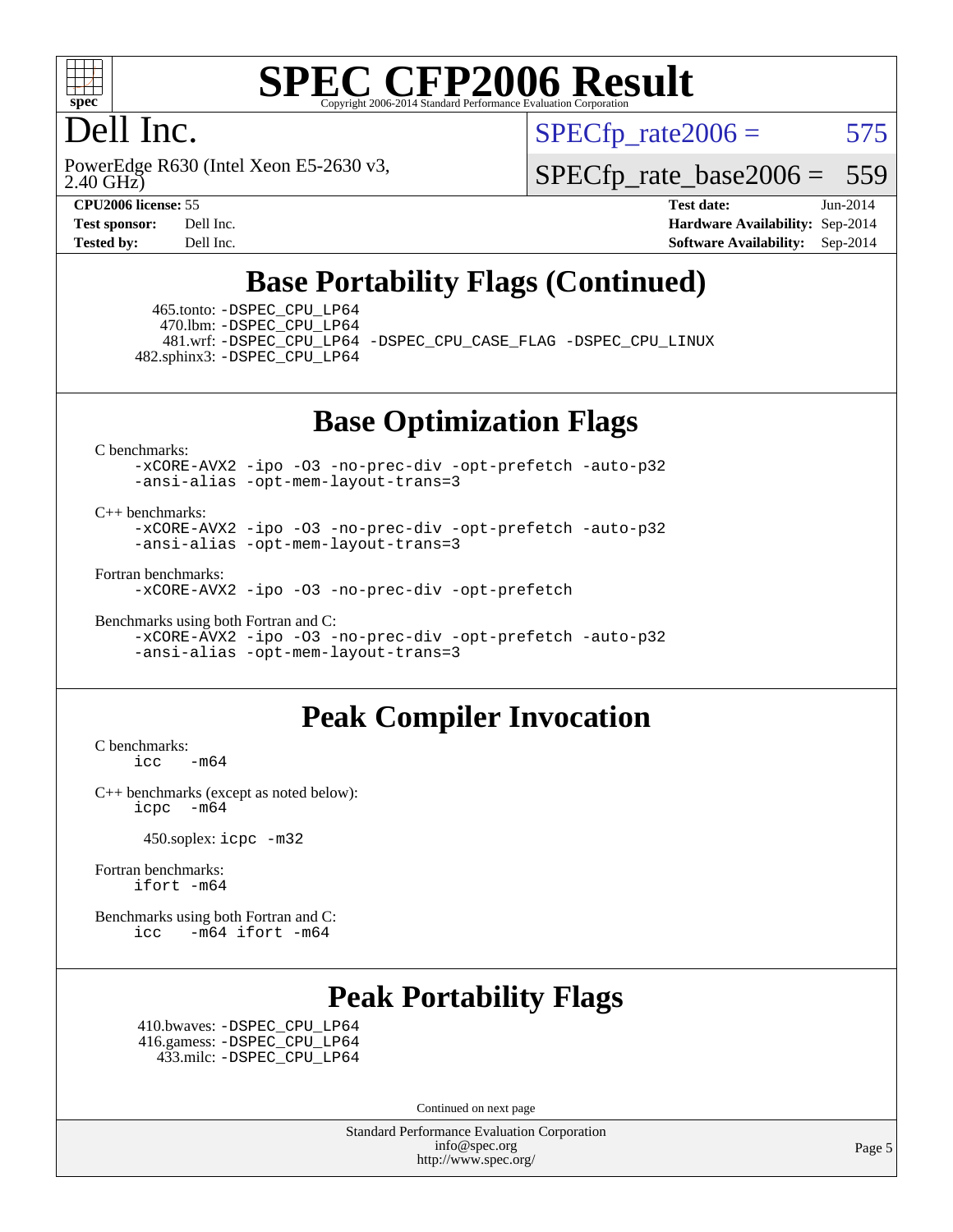

# Dell Inc.

2.40 GHz) PowerEdge R630 (Intel Xeon E5-2630 v3,  $SPECTp\_rate2006 = 575$ 

[SPECfp\\_rate\\_base2006 =](http://www.spec.org/auto/cpu2006/Docs/result-fields.html#SPECfpratebase2006) 559

| <b>Test sponsor:</b> | Dell Inc. |
|----------------------|-----------|
| Tested by:           | Dell Inc. |

**[CPU2006 license:](http://www.spec.org/auto/cpu2006/Docs/result-fields.html#CPU2006license)** 55 **[Test date:](http://www.spec.org/auto/cpu2006/Docs/result-fields.html#Testdate)** Jun-2014 **[Hardware Availability:](http://www.spec.org/auto/cpu2006/Docs/result-fields.html#HardwareAvailability)** Sep-2014 **[Software Availability:](http://www.spec.org/auto/cpu2006/Docs/result-fields.html#SoftwareAvailability)** Sep-2014

# **[Peak Portability Flags \(Continued\)](http://www.spec.org/auto/cpu2006/Docs/result-fields.html#PeakPortabilityFlags)**

| 434.zeusmp: - DSPEC_CPU_LP64               |                                                                |
|--------------------------------------------|----------------------------------------------------------------|
| 435.gromacs: -DSPEC_CPU_LP64 -nofor_main   |                                                                |
| 436.cactusADM: -DSPEC_CPU_LP64 -nofor_main |                                                                |
| 437.leslie3d: -DSPEC CPU LP64              |                                                                |
| 444.namd: -DSPEC CPU LP64                  |                                                                |
| 447.dealII: -DSPEC CPU LP64                |                                                                |
| 453.povray: -DSPEC_CPU_LP64                |                                                                |
| 454.calculix: -DSPEC CPU LP64 -nofor main  |                                                                |
| 459. GemsFDTD: - DSPEC CPU LP64            |                                                                |
| 465.tonto: -DSPEC CPU LP64                 |                                                                |
| 470.1bm: - DSPEC CPU LP64                  |                                                                |
|                                            | 481.wrf: -DSPEC CPU_LP64 -DSPEC_CPU_CASE_FLAG -DSPEC_CPU_LINUX |
| 482.sphinx3: -DSPEC CPU LP64               |                                                                |

# **[Peak Optimization Flags](http://www.spec.org/auto/cpu2006/Docs/result-fields.html#PeakOptimizationFlags)**

[C benchmarks](http://www.spec.org/auto/cpu2006/Docs/result-fields.html#Cbenchmarks):

 433.milc: [-xCORE-AVX2](http://www.spec.org/cpu2006/results/res2014q3/cpu2006-20140909-31295.flags.html#user_peakPASS2_CFLAGSPASS2_LDFLAGS433_milc_f-xAVX2_5f5fc0cbe2c9f62c816d3e45806c70d7)(pass 2) [-prof-gen](http://www.spec.org/cpu2006/results/res2014q3/cpu2006-20140909-31295.flags.html#user_peakPASS1_CFLAGSPASS1_LDFLAGS433_milc_prof_gen_e43856698f6ca7b7e442dfd80e94a8fc)(pass 1) [-ipo](http://www.spec.org/cpu2006/results/res2014q3/cpu2006-20140909-31295.flags.html#user_peakPASS2_CFLAGSPASS2_LDFLAGS433_milc_f-ipo)(pass 2) [-O3](http://www.spec.org/cpu2006/results/res2014q3/cpu2006-20140909-31295.flags.html#user_peakPASS2_CFLAGSPASS2_LDFLAGS433_milc_f-O3)(pass 2) [-no-prec-div](http://www.spec.org/cpu2006/results/res2014q3/cpu2006-20140909-31295.flags.html#user_peakPASS2_CFLAGSPASS2_LDFLAGS433_milc_f-no-prec-div)(pass 2) [-opt-mem-layout-trans=3](http://www.spec.org/cpu2006/results/res2014q3/cpu2006-20140909-31295.flags.html#user_peakPASS2_CFLAGS433_milc_f-opt-mem-layout-trans_a7b82ad4bd7abf52556d4961a2ae94d5)(pass 2) [-prof-use](http://www.spec.org/cpu2006/results/res2014q3/cpu2006-20140909-31295.flags.html#user_peakPASS2_CFLAGSPASS2_LDFLAGS433_milc_prof_use_bccf7792157ff70d64e32fe3e1250b55)(pass 2) [-auto-ilp32](http://www.spec.org/cpu2006/results/res2014q3/cpu2006-20140909-31295.flags.html#user_peakCOPTIMIZE433_milc_f-auto-ilp32)

 $470$ .lbm: basepeak = yes

 $482$ .sphinx $3$ : basepeak = yes

#### [C++ benchmarks:](http://www.spec.org/auto/cpu2006/Docs/result-fields.html#CXXbenchmarks)

 444.namd: [-xCORE-AVX2](http://www.spec.org/cpu2006/results/res2014q3/cpu2006-20140909-31295.flags.html#user_peakPASS2_CXXFLAGSPASS2_LDFLAGS444_namd_f-xAVX2_5f5fc0cbe2c9f62c816d3e45806c70d7)(pass 2) [-prof-gen](http://www.spec.org/cpu2006/results/res2014q3/cpu2006-20140909-31295.flags.html#user_peakPASS1_CXXFLAGSPASS1_LDFLAGS444_namd_prof_gen_e43856698f6ca7b7e442dfd80e94a8fc)(pass 1) [-ipo](http://www.spec.org/cpu2006/results/res2014q3/cpu2006-20140909-31295.flags.html#user_peakPASS2_CXXFLAGSPASS2_LDFLAGS444_namd_f-ipo)(pass 2)  $-03$ (pass 2)  $-$ no-prec-div(pass 2) [-opt-mem-layout-trans=3](http://www.spec.org/cpu2006/results/res2014q3/cpu2006-20140909-31295.flags.html#user_peakPASS2_CXXFLAGS444_namd_f-opt-mem-layout-trans_a7b82ad4bd7abf52556d4961a2ae94d5)(pass 2) [-prof-use](http://www.spec.org/cpu2006/results/res2014q3/cpu2006-20140909-31295.flags.html#user_peakPASS2_CXXFLAGSPASS2_LDFLAGS444_namd_prof_use_bccf7792157ff70d64e32fe3e1250b55)(pass 2) [-fno-alias](http://www.spec.org/cpu2006/results/res2014q3/cpu2006-20140909-31295.flags.html#user_peakCXXOPTIMIZE444_namd_f-no-alias_694e77f6c5a51e658e82ccff53a9e63a) [-auto-ilp32](http://www.spec.org/cpu2006/results/res2014q3/cpu2006-20140909-31295.flags.html#user_peakCXXOPTIMIZE444_namd_f-auto-ilp32)

447.dealII: basepeak = yes

```
 450.soplex: -xCORE-AVX2(pass 2) -prof-gen(pass 1) -ipo(pass 2)
-O3(pass 2) -no-prec-div(pass 2)
-opt-mem-layout-trans=3(pass 2) -prof-use(pass 2)
-opt-malloc-options=3
```

```
 453.povray: -xCORE-AVX2(pass 2) -prof-gen(pass 1) -ipo(pass 2)
 -O3(pass 2) -no-prec-div(pass 2)
 -opt-mem-layout-trans=3(pass 2) -prof-use(pass 2) -unroll4
 -ansi-alias
```
[Fortran benchmarks](http://www.spec.org/auto/cpu2006/Docs/result-fields.html#Fortranbenchmarks):

Continued on next page

| <b>Standard Performance Evaluation Corporation</b> |
|----------------------------------------------------|
| info@spec.org                                      |
| http://www.spec.org/                               |